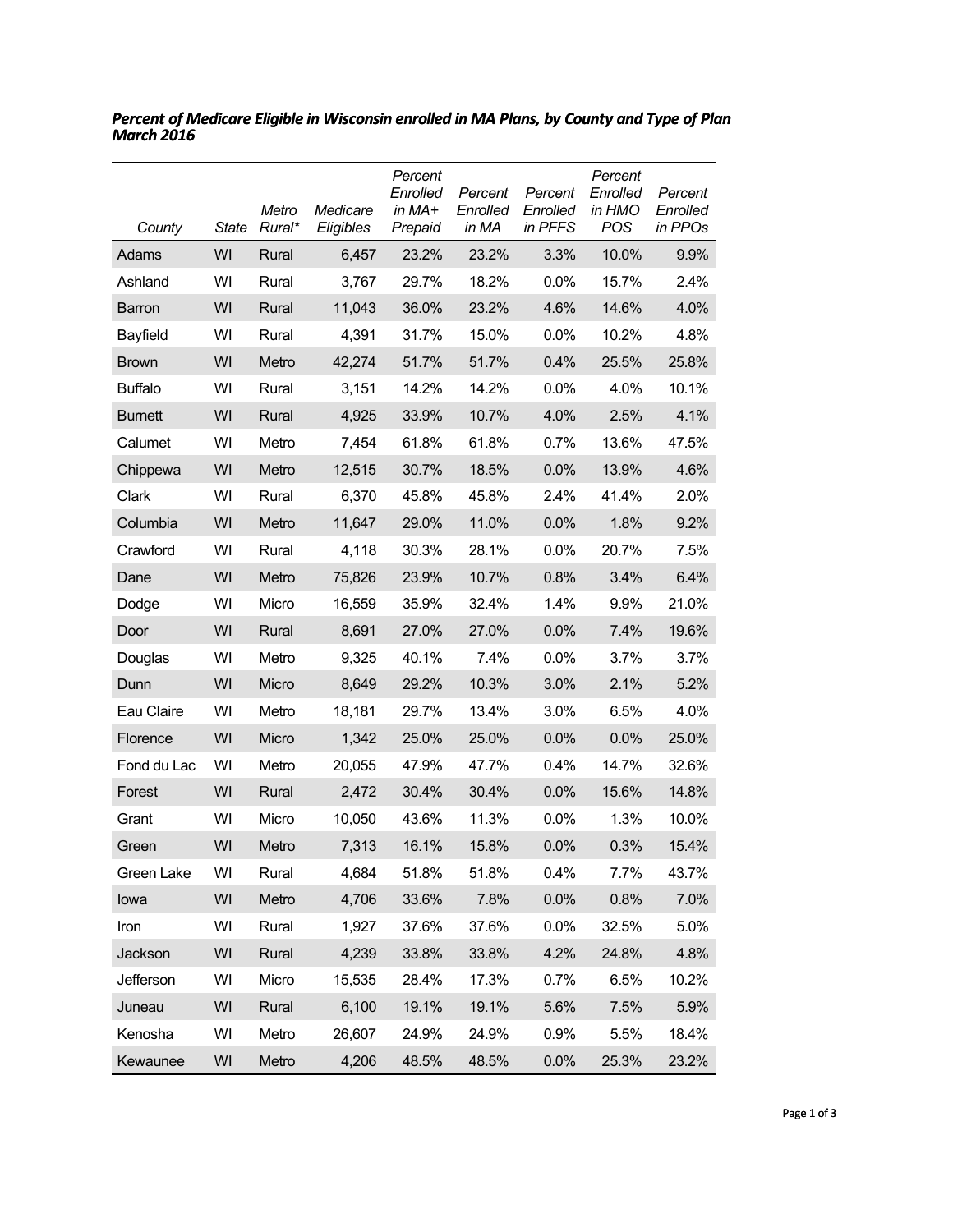| County      | <b>State</b> | Metro<br>Rural* | Medicare<br>Eligibles | Percent<br>Enrolled<br>in $MA+$<br>Prepaid | Percent<br>Enrolled<br>in MA | Percent<br>Enrolled<br>in PFFS | Percent<br>Enrolled<br>in HMO<br>POS | Percent<br>Enrolled<br>in PPOs |
|-------------|--------------|-----------------|-----------------------|--------------------------------------------|------------------------------|--------------------------------|--------------------------------------|--------------------------------|
| La Crosse   | WI           | Metro           | 20,883                | 38.7%                                      | 38.7%                        | 2.6%                           | 32.2%                                | 3.9%                           |
| Lafayette   | WI           | Rural           | 3,306                 | 33.4%                                      | 13.6%                        | 0.4%                           | 0.0%                                 | 13.3%                          |
| Langlade    | WI           | Rural           | 5,257                 | 40.2%                                      | 40.2%                        | 2.1%                           | 30.9%                                | 7.2%                           |
| Lincoln     | WI           | Micro           | 6,912                 | 38.7%                                      | 38.7%                        | 3.3%                           | 30.4%                                | 5.0%                           |
| Manitowoc   | WI           | Micro           | 17,858                | 43.2%                                      | 43.2%                        | 0.4%                           | 15.3%                                | 27.5%                          |
| Marathon    | WI           | Metro           | 25,437                | 44.6%                                      | 44.6%                        | 1.2%                           | 37.9%                                | 5.4%                           |
| Marinette   | WI           | Micro           | 11,119                | 36.6%                                      | 36.6%                        | $0.0\%$                        | 8.1%                                 | 28.5%                          |
| Marquette   | WI           | Rural           | 4,250                 | 30.7%                                      | 30.7%                        | 0.7%                           | 2.0%                                 | 28.0%                          |
| Menominee   | WI           | Micro           | 802                   | 21.1%                                      | 21.1%                        | 0.0%                           | 5.4%                                 | 15.7%                          |
| Milwaukee   | WI           | Metro           | 147,885               | 43.4%                                      | 43.1%                        | 0.4%                           | 30.1%                                | 12.6%                          |
| Monroe      | WI           | Rural           | 8.427                 | 26.7%                                      | 26.7%                        | $0.0\%$                        | 20.0%                                | 6.7%                           |
| Oconto      | WI           | Metro           | 8,542                 | 51.4%                                      | 51.4%                        | 0.0%                           | 26.1%                                | 25.3%                          |
| Oneida      | WI           | Rural           | 10,794                | 31.7%                                      | 31.7%                        | 4.3%                           | 20.8%                                | 6.5%                           |
| Outagamie   | WI           | Metro           | 30,184                | 58.8%                                      | 58.8%                        | 0.7%                           | 17.7%                                | 40.4%                          |
| Ozaukee     | WI           | Metro           | 17,856                | 37.9%                                      | 37.9%                        | 0.5%                           | 27.1%                                | 10.3%                          |
| Pepin       | WI           | Rural           | 1,966                 | 12.3%                                      | 12.3%                        | 4.6%                           | 1.9%                                 | 5.7%                           |
| Pierce      | WI           | Metro           | 6,623                 | 40.6%                                      | 4.1%                         | $0.0\%$                        | 0.0%                                 | 4.1%                           |
| Polk        | WI           | Rural           | 9,831                 | 40.5%                                      | 5.7%                         | 0.0%                           | 0.1%                                 | 5.6%                           |
| Portage     | WI           | Micro           | 12,388                | 40.2%                                      | 40.2%                        | 1.2%                           | 18.6%                                | 20.4%                          |
| Price       | WI           | Rural           | 4,002                 | 34.6%                                      | 34.6%                        | 0.0%                           | 31.3%                                | 3.3%                           |
| Racine      | WI           | Metro           | 37,102                | 36.8%                                      | 36.8%                        | 0.3%                           | 25.4%                                | 11.2%                          |
| Richland    | WI           | Rural           | 3,999                 | 11.5%                                      | 11.5%                        | 3.7%                           | 4.2%                                 | 3.6%                           |
| Rock        | WI           | Metro           | 30,566                | 32.0%                                      | 17.9%                        | 0.0%                           | 4.8%                                 | 13.1%                          |
| <b>Rusk</b> | WI           | Rural           | 3,764                 | 36.3%                                      | 36.3%                        | 3.9%                           | 29.5%                                | 2.9%                           |
| Sauk        | WI           | Micro           | 12,733                | 37.2%                                      | 8.6%                         | 1.8%                           | 1.8%                                 | 5.1%                           |
| Sawyer      | WI           | Rural           | 4,987                 | 29.0%                                      | 19.0%                        | 0.0%                           | 13.0%                                | 6.1%                           |
| Shawano     | WI           | Micro           | 9,283                 | 55.2%                                      | 55.2%                        | 0.7%                           | 22.2%                                | 32.3%                          |
| Sheboygan   | WI           | Metro           | 22,425                | 42.3%                                      | 42.3%                        | 0.3%                           | 23.2%                                | 18.9%                          |
| St. Croix   | WI           | Metro           | 12,750                | 41.8%                                      | 3.9%                         | 0.0%                           | 0.2%                                 | 3.7%                           |
| Taylor      | WI           | Rural           | 3,957                 | 42.5%                                      | 42.5%                        | 1.6%                           | 38.1%                                | 2.8%                           |
| Trempealeau | WI           | Rural           | 5,930                 | 30.3%                                      | 30.3%                        | 2.9%                           | 21.2%                                | 6.2%                           |

*Percent of Medicare Eligible in Wisconsin enrolled in MA Plans, by County and Type of Plan March 2016*